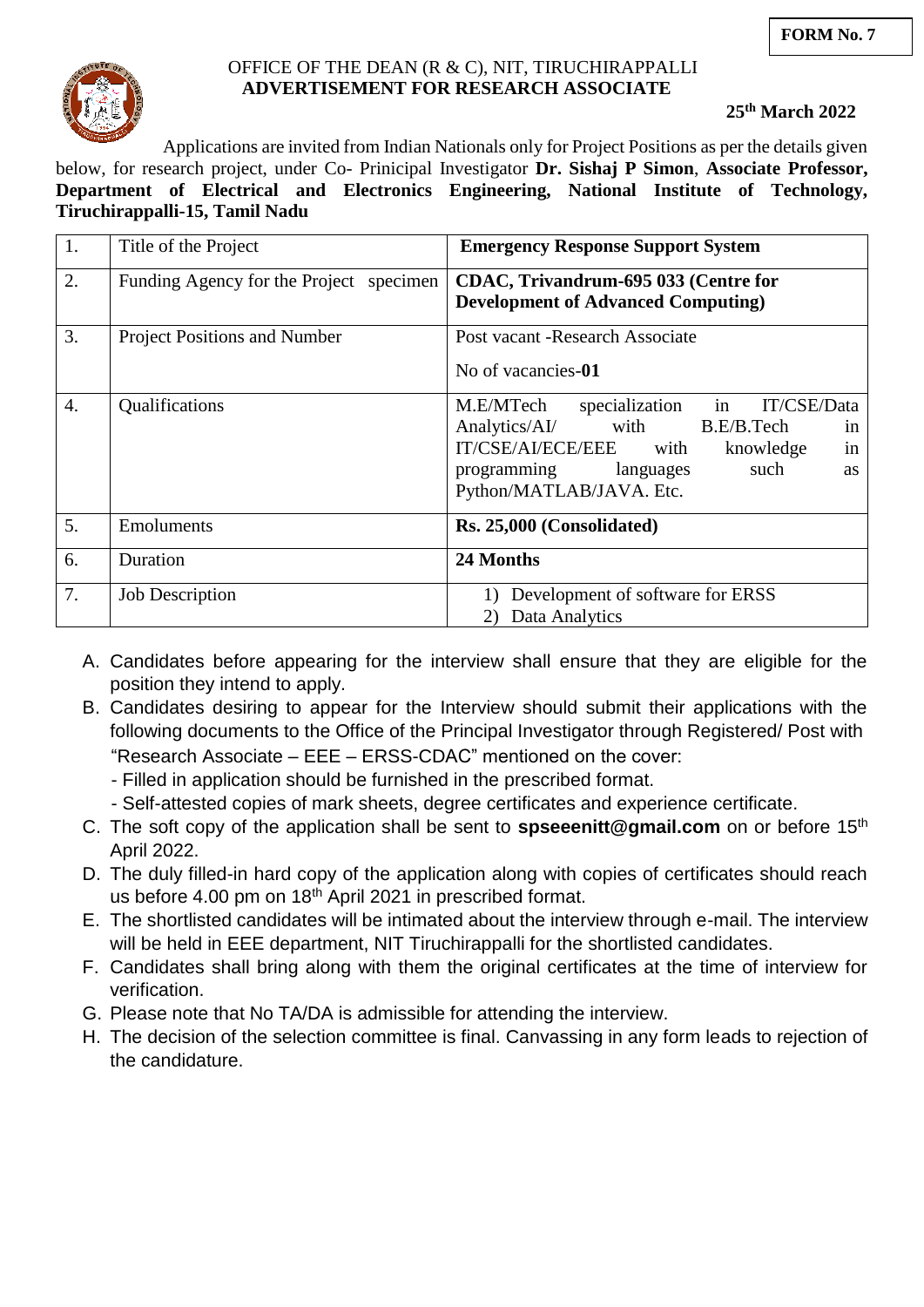

## OFFICE OF THE DEAN (R & C), NIT, TIRUCHI **RECRUITMENT OF TEMPORARY PROJECT STAFF --PRESCRIBED APPLICATION FOR THE POST OF RESEARCH ASSOCIATE / JRF / SRF / TECHNICAL STAFF – SPECIMEN TEMPLATE**

*(Important note: This is specimen template. Project Investigator can modify according to his requirement)*

| For Office Use only                                       | Paste here your                           |
|-----------------------------------------------------------|-------------------------------------------|
|                                                           | recent passport size<br>colour Photograph |
| Signature of the Application Screening Committee Chairman |                                           |
|                                                           |                                           |

## **APPLICATION FOR THE POST OF RESEARCH ASSOCIATE / JRF / SRF/ TECHNICAL STAFF**

| 1. Name of the Candidate in full                                                                   |            |            |                  |                 |              |  |
|----------------------------------------------------------------------------------------------------|------------|------------|------------------|-----------------|--------------|--|
| 2. Nationality                                                                                     |            |            |                  |                 |              |  |
| 3. Mother Tongue                                                                                   |            |            |                  |                 |              |  |
| 4. Date of Birth                                                                                   |            |            | Date             | Month           | Year         |  |
| 5. Sex                                                                                             |            |            | Male / Female    |                 |              |  |
| 6. Marital Status                                                                                  |            |            | Married / Single |                 |              |  |
| 7. Category<br>SC / ST / OBC / General                                                             |            |            | Please specify   |                 |              |  |
| 8. Address for communication with Mobile                                                           |            |            |                  |                 |              |  |
| number and E Mail ID                                                                               |            |            |                  |                 |              |  |
| 9. Project Title                                                                                   |            |            |                  |                 |              |  |
| 10. Name of the Post applied for                                                                   |            |            |                  |                 |              |  |
| 11. Advertisement Number with Date                                                                 |            |            |                  |                 |              |  |
| Academic Career: Enclose photo copies of the qualifying degree certificates and mark sheets/ grade |            |            |                  |                 |              |  |
| cards showing the percentage of marks or CGPF from HSC onwards                                     |            |            |                  |                 |              |  |
| Name of Exam                                                                                       | School /   | Board/     | <b>Broad</b>     | Year of Passing | % of marks / |  |
|                                                                                                    | University | University | subjects of      |                 | <b>GCPA</b>  |  |
|                                                                                                    |            |            | study            |                 |              |  |
| S.S.L.C                                                                                            |            |            |                  |                 |              |  |
| H.S.C                                                                                              |            |            |                  |                 |              |  |
| Graduation                                                                                         |            |            |                  |                 |              |  |
| Post-Graduation                                                                                    |            |            |                  |                 |              |  |
| Any other                                                                                          |            |            |                  |                 |              |  |
| Enclose self-attested Xerox copies                                                                 |            |            |                  |                 |              |  |
|                                                                                                    |            |            |                  |                 |              |  |
|                                                                                                    |            |            |                  |                 |              |  |
| 13. NET Score                                                                                      |            |            |                  |                 |              |  |
|                                                                                                    |            |            |                  |                 |              |  |